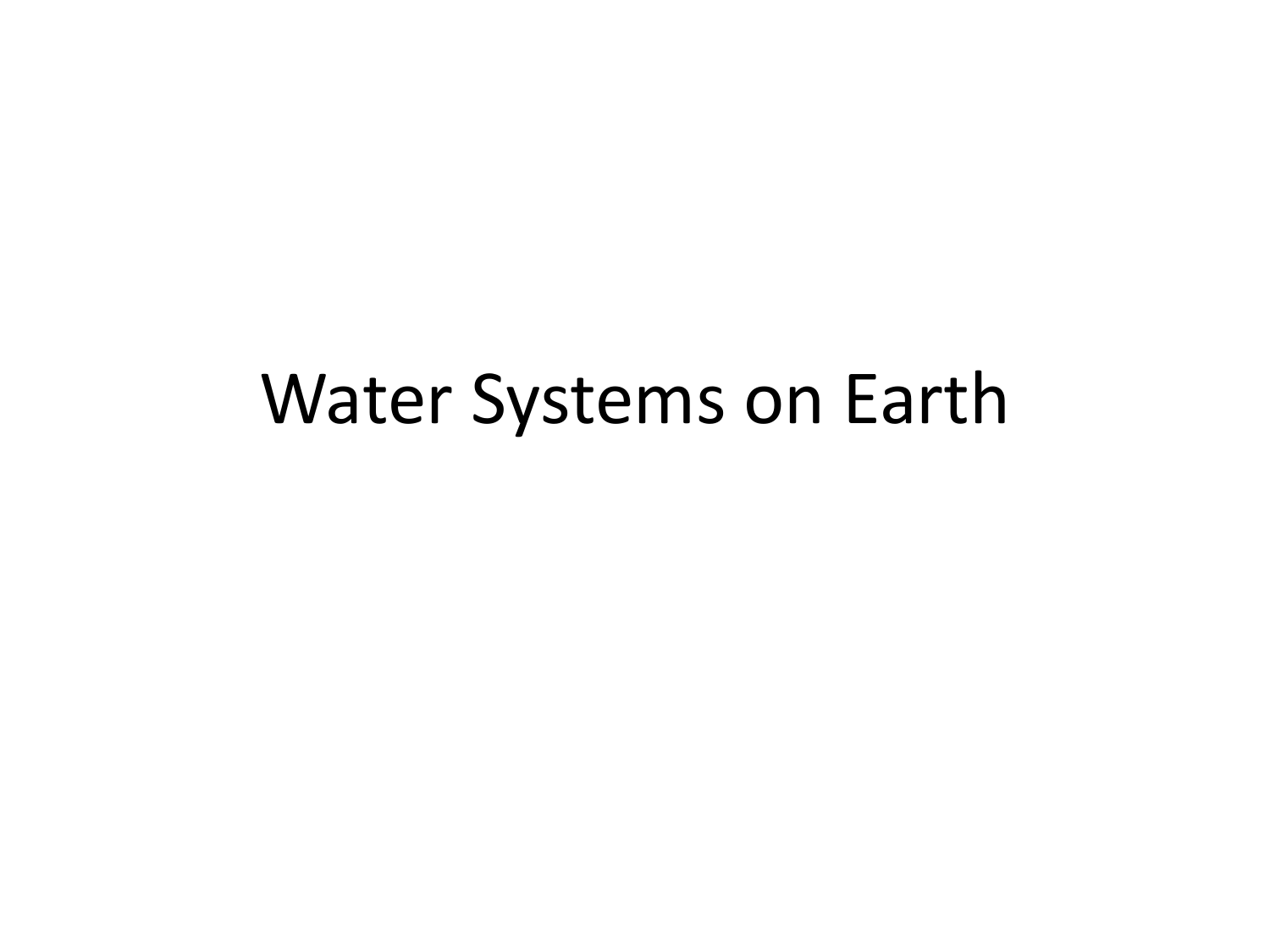#### Some of the topics we will cover in this unit:

- Water Cycle
- Erosion
- Glaciers
- **Oceans**
- **Tides**
- Aquatic Life
- Pollution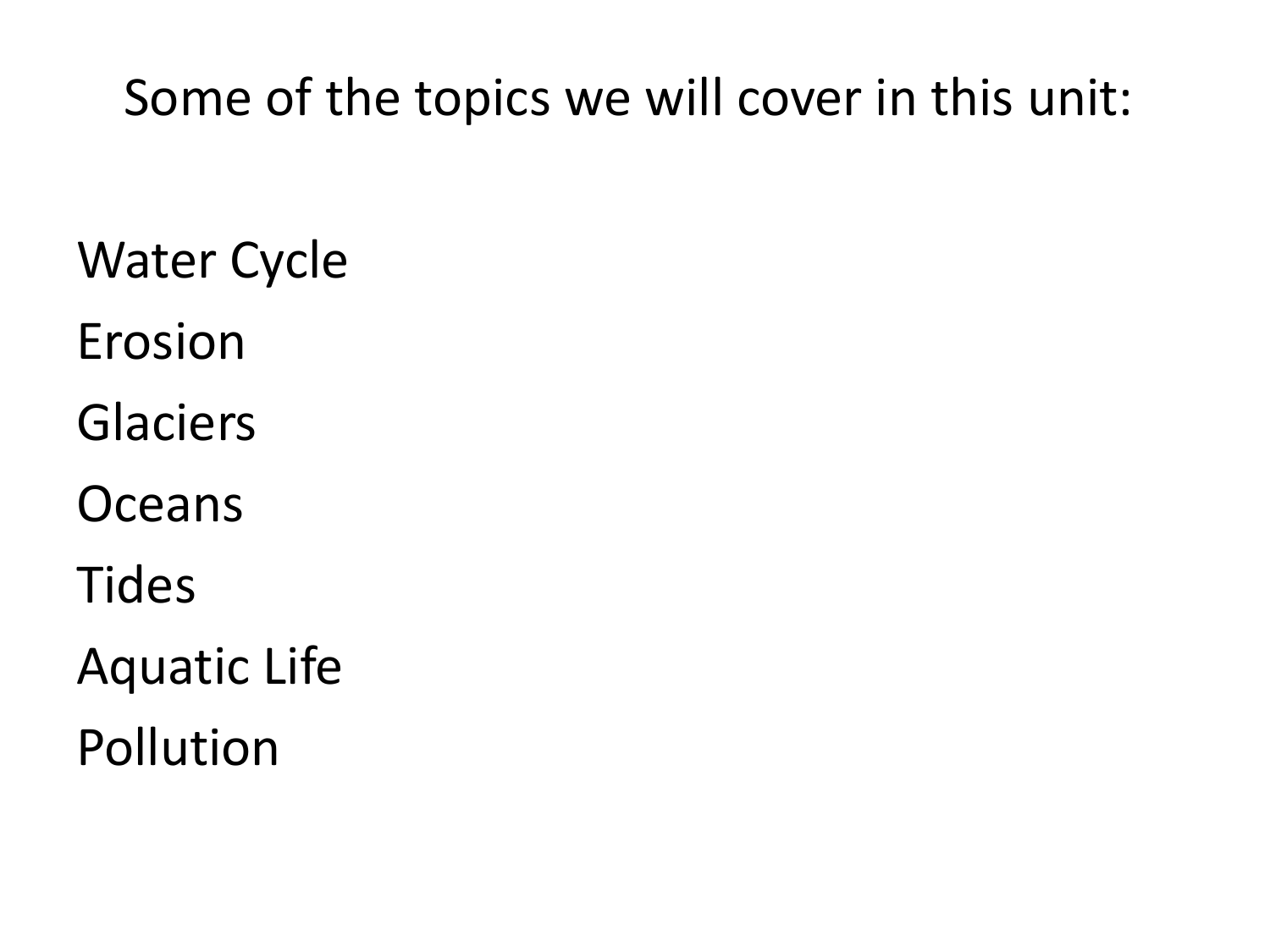With your group on a single piece of paper answer the following questions:

- 1. Why do you think Earth called the blue planet?
- 2. List as many types of places water can be found on Earth (oceans etc.) as you can think of.
- 3. Make an educated guess of what percentage of the Earth's water is in each of the places you listed.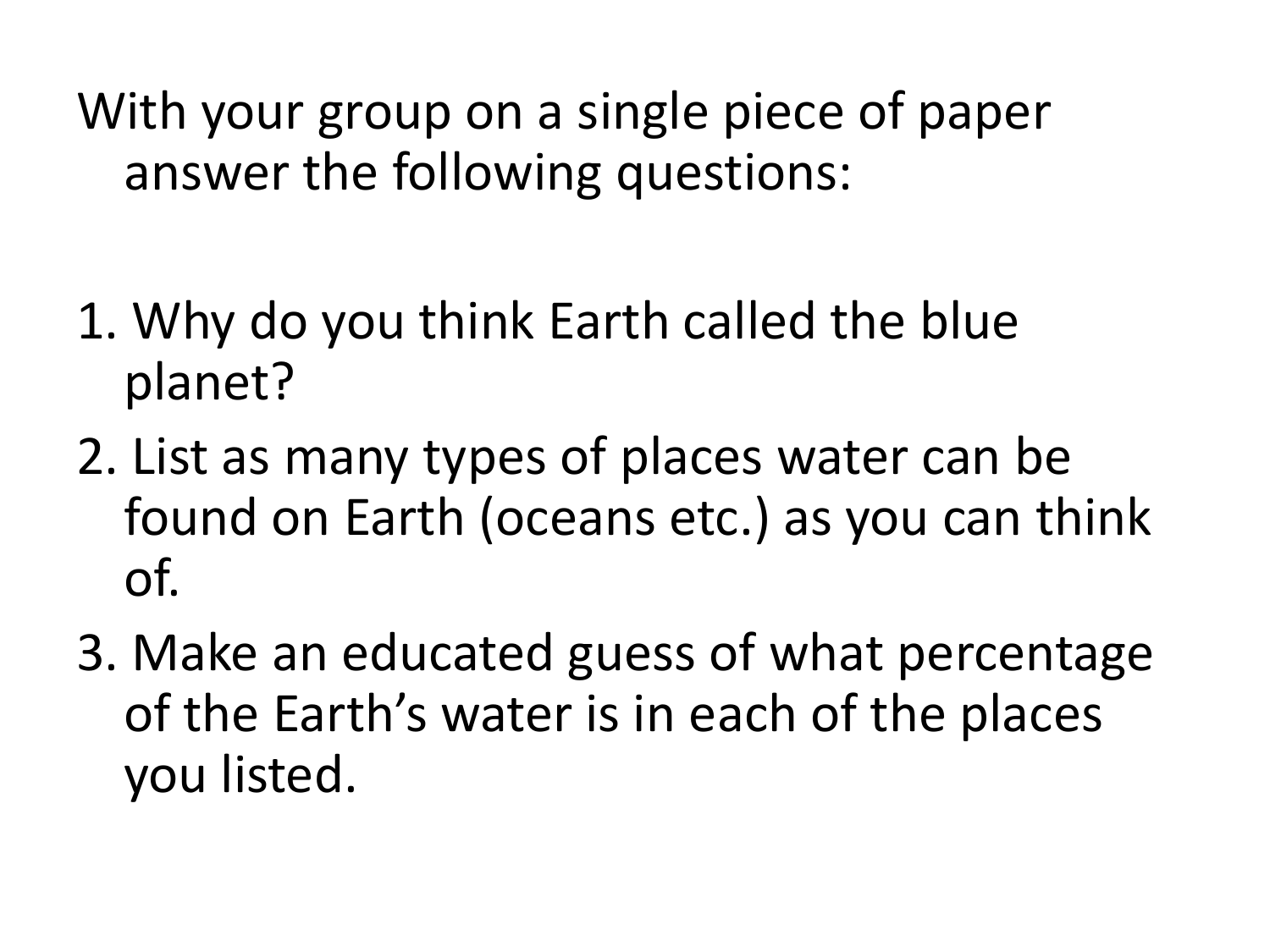# *Water, water, everywhere, Nor any drop to drink.*

Excerpt from Rime of the Ancient Mariner – Samuel Coleridge (1798)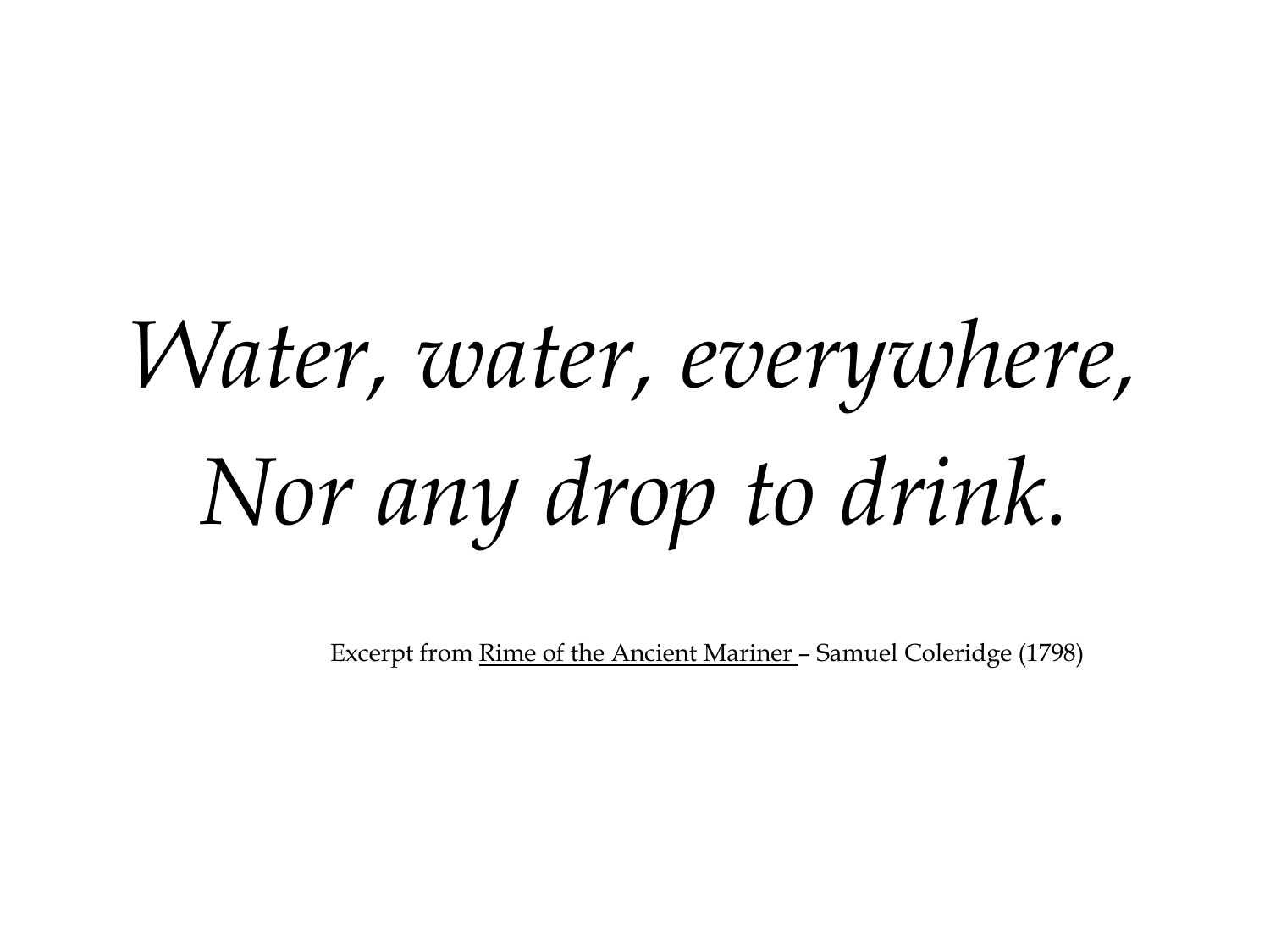## Liters of water on Earth: 1,386,000,000,000,000,000,000

## Liters of water in oceans 1,338,000,000,000,000,000,000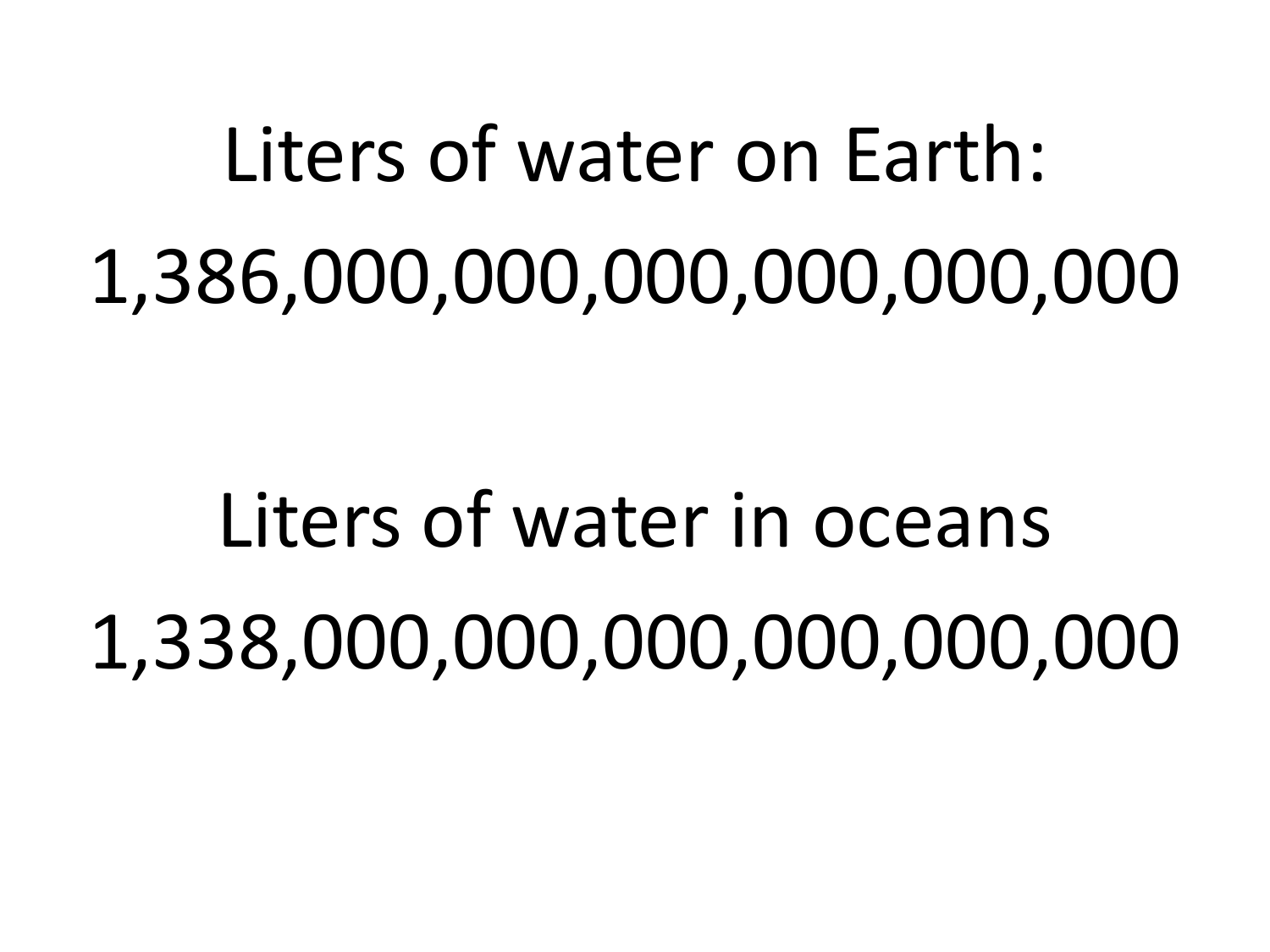#### **Earth's Water Distribution**

97% of all water is in oceans (salt water) 3% is fresh water

#### **Of that 3%:**

79% is ice 20% is groundwater 1% is above surface water **Of that 1%:** 52% is in lakes 1% is in rivers 38% is soil moisture 8% is water vapor 1% is inside living creatures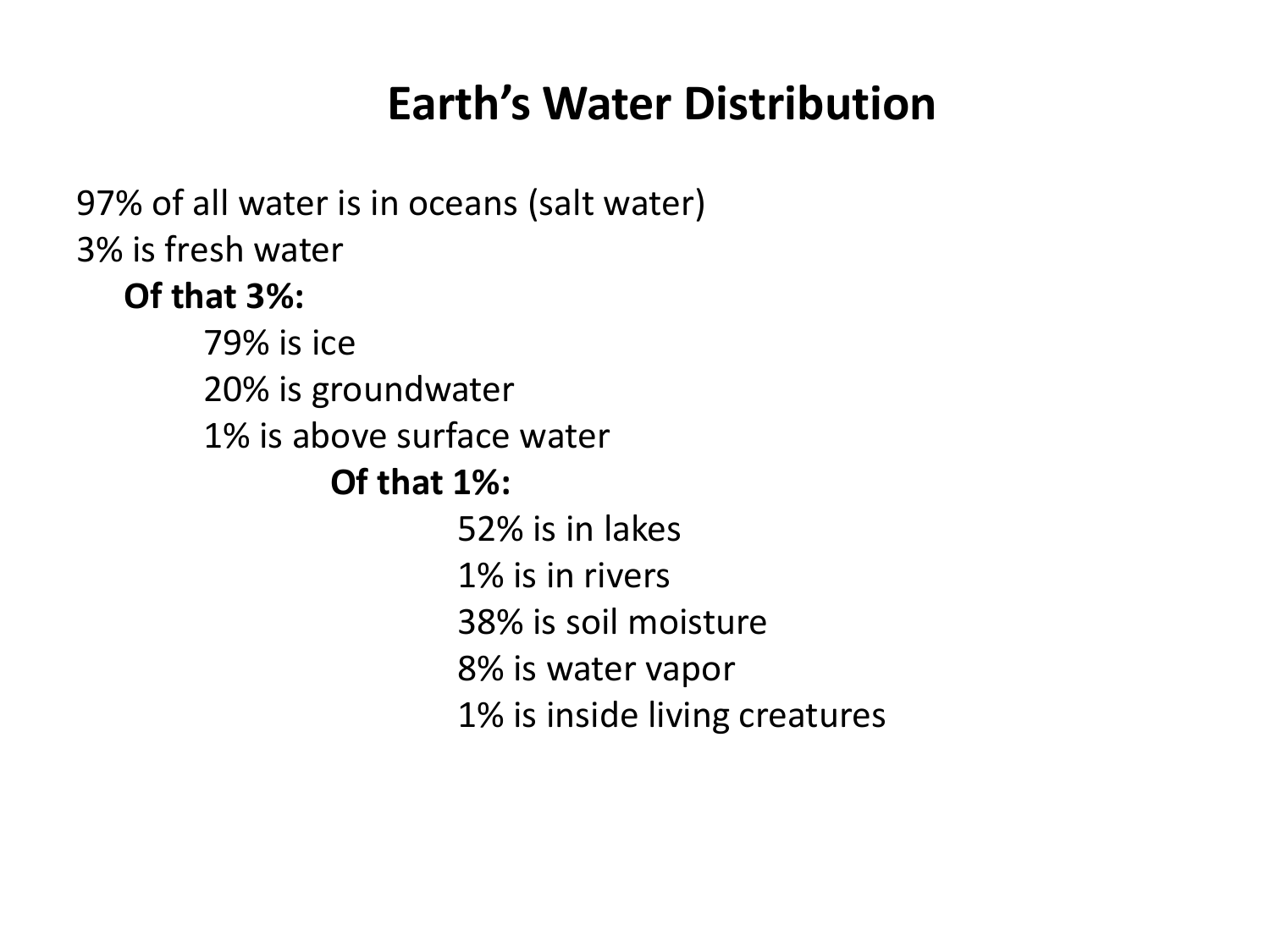### Total distribution of water

97% ocean

- 2.4% ice
- 0.6% groundwater
- 0.02% lakes and rivers
- 0.002% water vapor
- 0.0003% inside living creatures